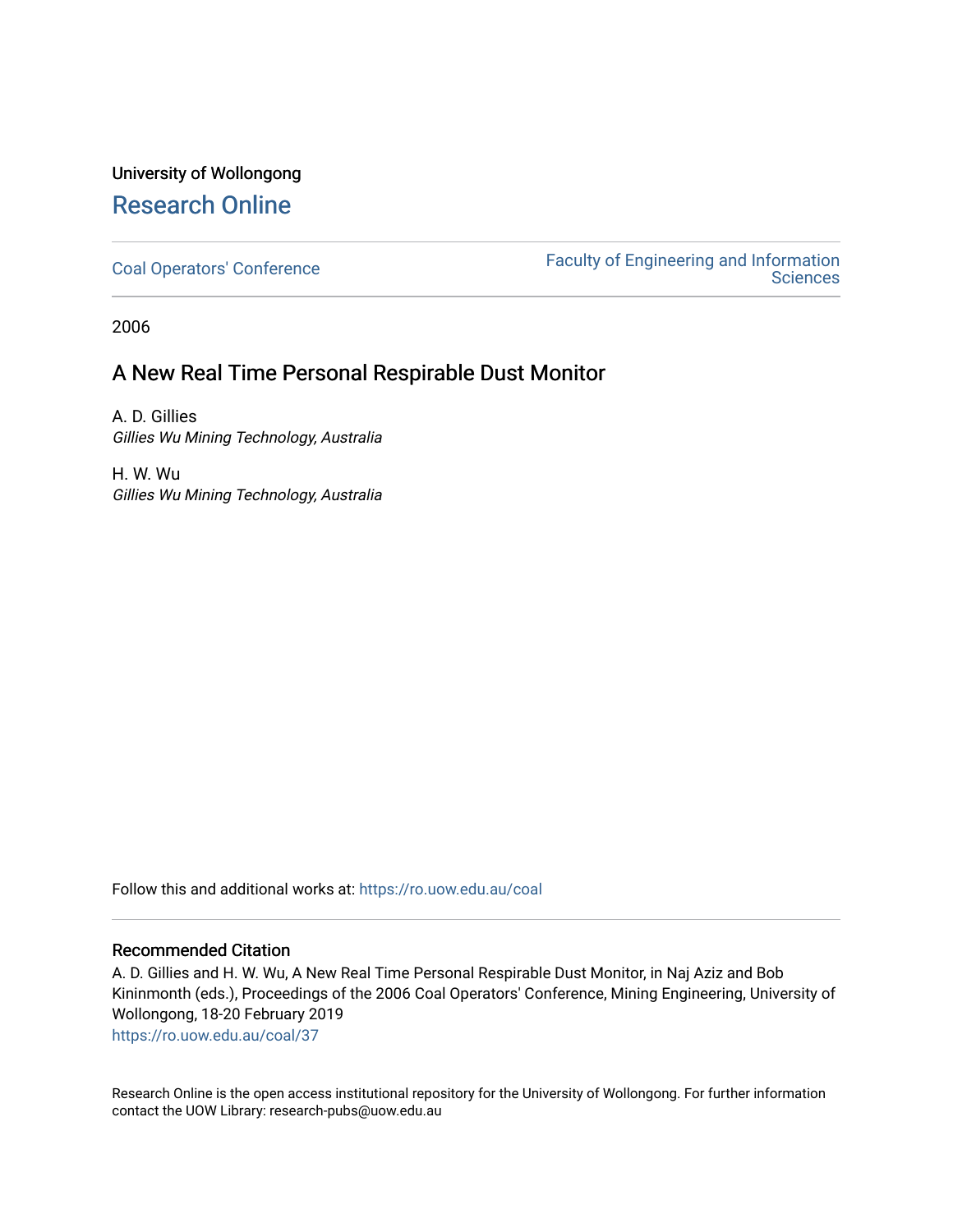# **A NEW REAL TIME PERSONAL RESPIRABLE DUST MONITOR**

# A.D.S. Gillies<sup>1</sup> and H.W.  $Wu<sup>1</sup>$

*ABSTRACT:* A new personal respirable dust monitor developed by Thermo Electron Corporation under a project funded by the US National Institute of Safety and Health (NIOSH) has generated promising results in underground coal mine testing performed in the US recently. An Australian Coal Association Research Project funded study has been undertaken to evaluate this new real-time dust monitor for personal respirable dust evaluation use particularly in engineering studies. It is believed to be the first personal dust monitor instrument (PDM) for use on mine faces that reliably delivers a near-real-time reading. It can quickly highlight high dust situations and allow the situation to be corrected.

The instrument has been tested for robustness and potential to be used as an engineering tool to evaluate the effectiveness of dust control strategies. This project has evaluated the ability of the new PDM to quickly and accurately measure changes to longwall and development section dust levels at manned points after implementation of changes and improvements. Extensive tests have been undertaken at a number of Australian longwall underground mines.

The technology that forms the heart of the personal PDM, the TEOM® system, is unique in its ability to collect suspended particles on a filter while simultaneously determining the accumulated mass.. The monitor internally measures the true particle mass collected on its filter and results do not exhibit the same sensitivity to water spray as optically-based measurement approaches. The technique achieves microgram-level mass resolution even in the hostile mine environment, and reports dust loading data on a continuous basis. Using the device, miners and mine operators have the ability to view both the cumulative and projected end-of-shift mass concentration values, as well as a short-term five minute short term running averages. It is believed to be the first personal dust monitor instrument that reliably delivers a near-real-time reading.

### **INTRODUCTION**

A new personal respirable dust monitor developed by the company Rupprecht and Patashnick (now Thermo Electron) in the US under a project funded by National Institute of Safety and Health (NIOSH) has generated promising results in underground coal mine testing performed in the US recently (Volkwein et al, 2004a and 2004b). Results from an Australian Coal Association Research Project (ACARP) funded study undertaken to evaluate this new real-time dust monitor for personal respirable dust evaluation particularly in engineering studies have been described by Gillies and Wu, 2005, Gillies, 2005 and Gillies and Wu, 2006.

This paper describes some results from mine studies that have been undertaken using the real-time personal dust monitor (PDM).

The technology that forms the heart of the PDM, the TEOM® system, is unique in its ability to collect suspended particles on a filter while simultaneously determining the accumulated mass. The monitor internally measures the true particle mass collected on its filter and results do not exhibit the same sensitivity to water spray as optically based measurement approaches. The technique achieves microgram level mass resolution even in the hostile mine environment, and reports dust loading data on a continuous basis. Using the device, miners and mine operators have the ability to view both the cumulative and projected end-of-shift mass concentration values, as well as a short-term 5, 15 or 30 minute running average. It is believed to be the first personal dust monitor instrument that reliably delivers a near-real-time reading.

The instrument has potential to be used as an engineering tool to evaluate the effectiveness of dust control strategies. Being a personal dust monitor, the instrument measures the airborne dust from the breathing zone region and has many advantages over instruments that measure from a fixed-point location. It delivers a near-realtime reading and can quickly highlight high dust situations and allow the situation to be corrected.

 $\overline{a}$ *1 Gillies Wu Mining Technology Pty Ltd, The Minserve Group*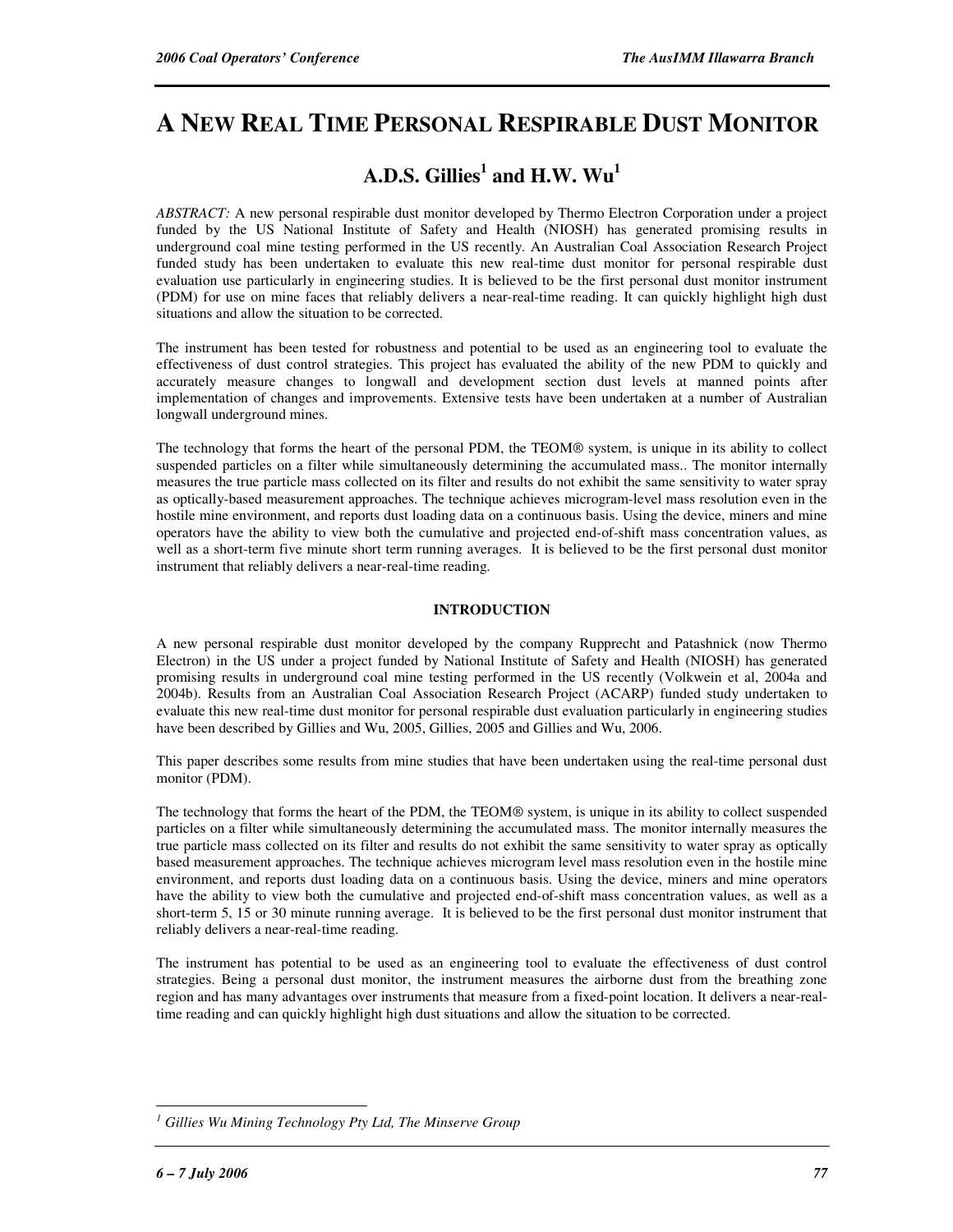An ACARP supported research project completed by one of the authors, (Gillies, 2001) entitled "Dust Measurement and Control in Thick Seam Mining" ACARP C9002 highlighted some areas for new approaches and research to allow improvement of dust conditions within extraction panels within Australia's emerging thick seam coal industry. Industry, management, technical engineering staff and the workforce all give strong recognition to the challenge of dust as an increasing hazard particularly as higher production levels are achieved.

The underground workplace in both a continuous miner and longwall face environment has varying respirable dust conditions due to aspects such as ventilation conditions and air velocity, shearer activity and design, chock movement, AFC movement, manning position, face time of individual personnel, outbye conditions and dust levels in intake air and measurement instrument behaviour.

Many mines have observed a lack of repeatability in dust monitoring that is not easily explained. This study has evaluated the instrument as an engineering tool that can assess the effectiveness of a single change to improve dust levels in sufficiently short a time that other aspects have not changed.

#### **EVALUATION OF THE PDM AS AN ENGINEERING TOOL**

In the US the incidence of coal workers pneumoconiosis (CWP) has been declining for a least the past 35 years. Production levels at mines have been continually increasing and the development of dust control technologies for the working place atmosphere to protect workers has become more difficult and complex. Improved dust monitoring of coal mine dust concentrations offers a new means of protecting miners' health by more quickly identifying anomalous dust conditions.

Despite the decline in CWP, coal mine dust is still implicated in the US in the premature deaths of miners. In response, the US Secretary of Labour and the Federal Advisory Committee on the Elimination of Pneumoconiosis among Coal Mine Workers recommended that better monitoring of coal miner dust exposures be used as a method to improve miner health. In consultation with labour, industry, and government, NIOSH issued a contract to Rupprecht & Patashnick Co., Inc. (R&P), to develop a one-piece PDM. The objective of this work was to miniaturise the TEOM® technology into a form suitable for a person-wearable monitor that would enable accurate end-of-shift dust exposure information to be available to miners. Furthermore, any person-wearable dust monitor should minimize the burden to the wearer by incorporating the monitor into the mine worker's cap lamp battery, with exposure data continually displayed during the shift to enable workers and management to react to changes in dust exposure.

The PDM is configured to provide accurate respirable dust personal exposure information in a form that is convenient to wear by a miner. Respirable dust exposure data displayed by the device has two main objectives:

- providing the miner and mine operator with timely values to avoid overexposure to dust by making any necessary changes during the course of a work shift, and
- computing an accurate end-of-shift statistic for a miner's average respirable dust exposure.

The mass sensor in the PDM, holds the key to the accurate, time-resolved dust concentration measurements. The inertial, gravimetric-equivalent, mass measurement technique used in the device typically provides a limit of detection on par with that of the most sensitive laboratory-based microbalances. Similar to the integrated sampling method, the PDM contains a sampling system that collects particles on a filter located downstream of a respirable cyclone. In contrast to the current lapel worn personal method, however, the PDM mass measurement is performed continuously during a working shift in a mine instead of being delayed by the days or weeks required for a laboratory analysis.

The PDM is a respirable dust sampler and a gravimetric equivalent analysis instrument that is part of a belt-worn mine cap lamp battery. The main components of the device include a cap lamp and sample inlet located on the end of an umbilical cable, a belt-mounted enclosure containing the respirable dust cyclone, sampling, and mass measurement system, and a charging and communication module used to transmit data between the monitor and a PC while charging its lithium ion batteries for the next shift. Figure 1 illustrates the components typically carried by the miner, while Figure 2 shows the PDM with the charging and communication module. The PDM is designed to withstand the harsh conditions found in the mine environment, with the system designed to meet MSHA intrinsic safety type approval requirements.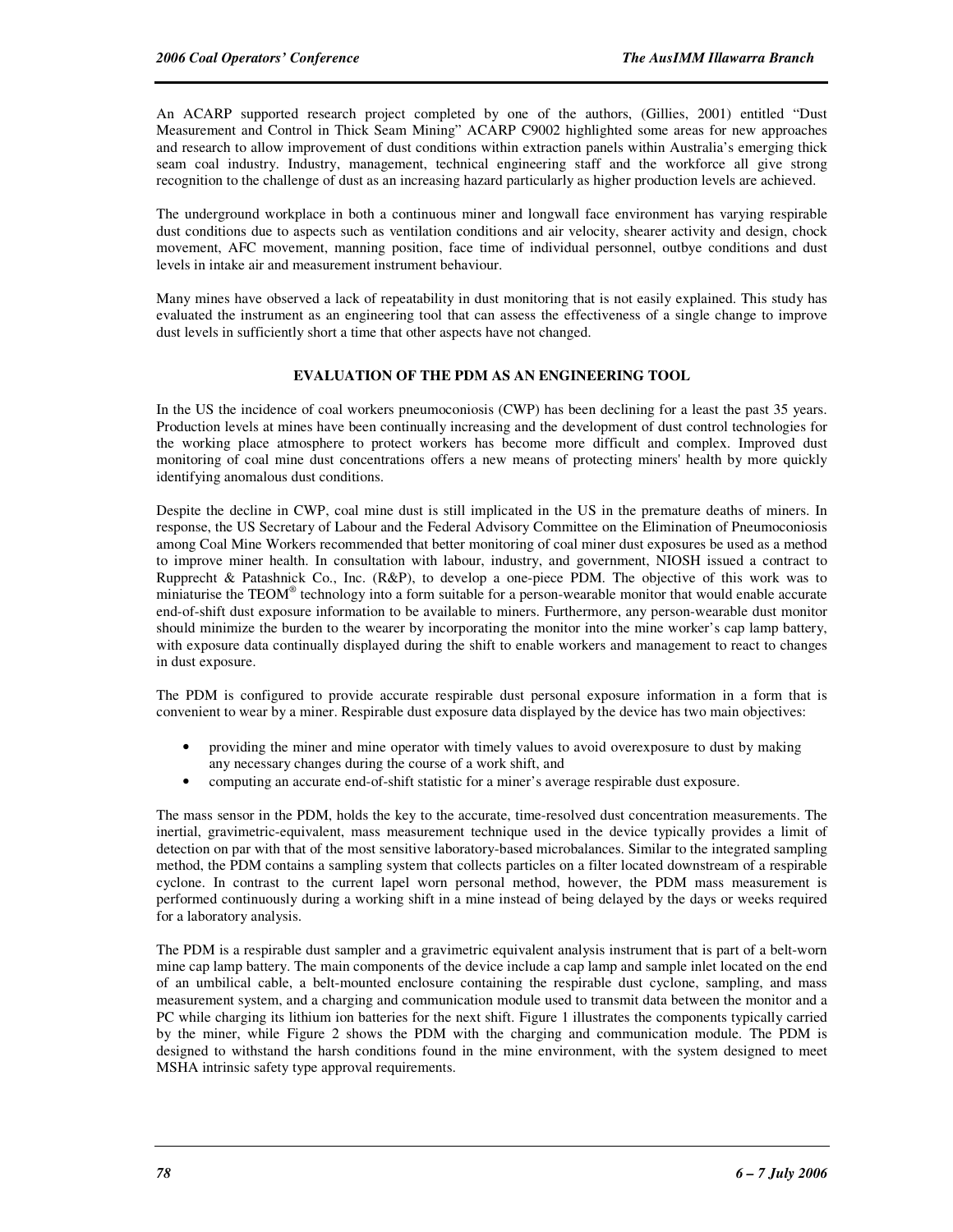

**Fig. 1 - Major components of the PDM** 



**Fig. 2 - PDM installed on charging/communication module** 

A 2.2 litre per minute flow of particle-laden air from the mine atmosphere enters an inlet mounted on the bill of the miner's hard hat, and passes through conductive tubing before reaching the Higgins and Dewell (HD) cyclone at the entrance of the PDM. The sample stream with respirable particles that exits from the cyclone is then conditioned in a heated section of tubing to remove excess moisture. As the air stream subsequently passes through the mass sensor, an exchangeable filter cartridge collects the respirable particles. The mass sensor can be removed from the PDM by a mine's dust technician (Figure 3), who changes its particle collection filter and cleans the unit after the end of each work shift

.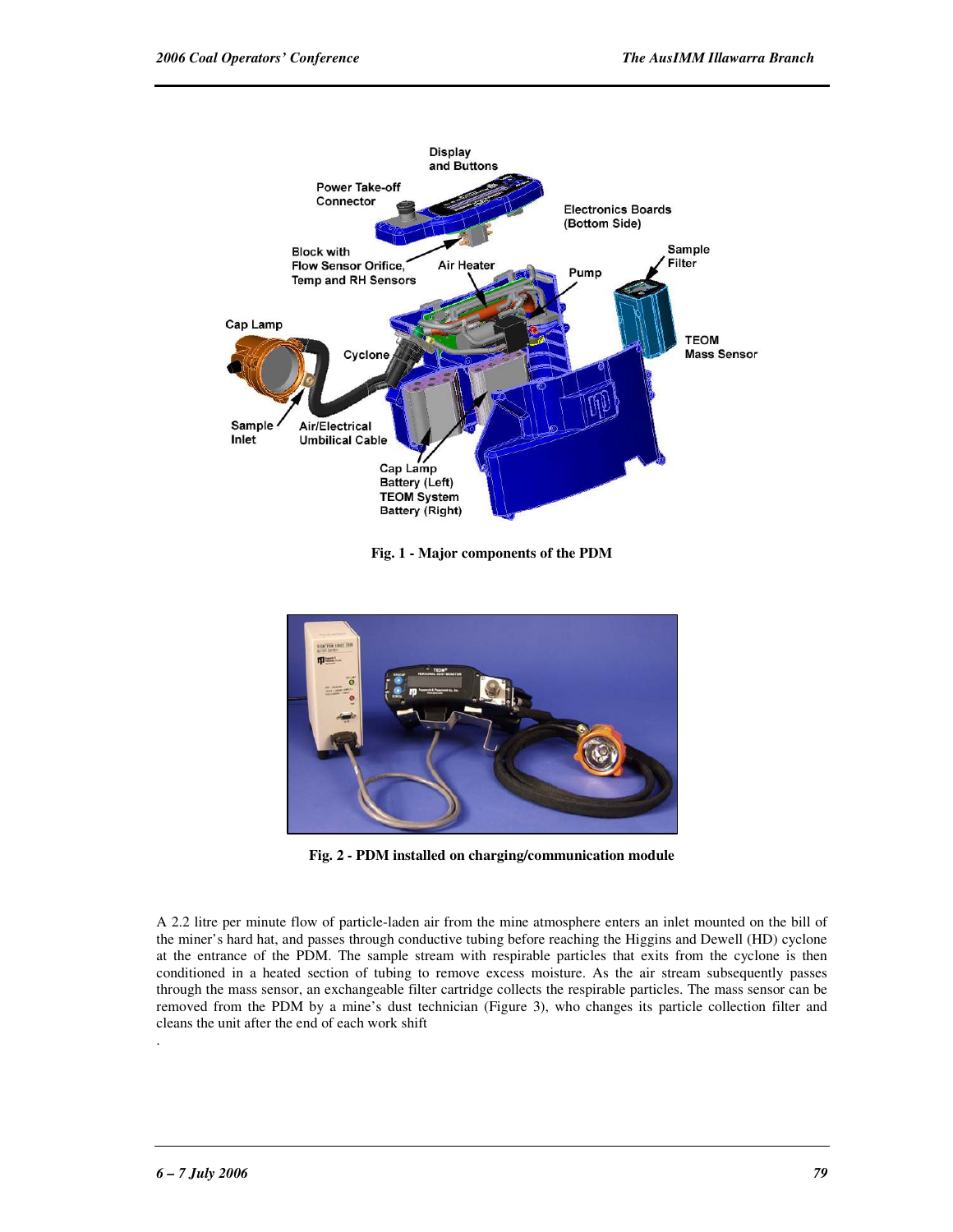

**Fig. 3 - Installing a sample filter in the mass sensor** 

Downstream of the mass sensor, the filtered air sample flows through an orifice used in conjunction with a differential pressure measurement to determine the volumetric flow rate. The system computer uses this information to maintain a constant volumetric sample flow by varying the speed of a DC pump.

At the heart of the TEOM mass sensor is a hollow tube called the tapered element that is clamped at its base and is free to oscillate at its narrow end (Figure 4). The exchangeable filter cartridge mounted on its narrow end collects the respirable particles contained in the air stream that pass from the entrance of the mass sensor through the tapered element. Electronic components positioned around the tapered element cause the tube to oscillate at its natural (or resonant) frequency. As additional mass collects on the sample filter, the natural oscillating frequency decreases as a direct result. This approach uses first principles of physics to determine the mass change of the filter, and is not subject to uncertainties related to particle size, colour, shape or composition.

Built-in sample conditioning to remove excess moisture minimizes the PDM's response to airborne water droplets. The PDM determines the mass concentration of respirable dust in the mine environment by dividing the mass (as determined by the frequency change) collected on its filter over a given period of time by the volume of the air sample that passed through the system during the same time frame.

The PDM internally stores the readings from its built-in environmental sensors and mass sensor for latter downloading, and provides summary information on a continuous basis to the miner through the display located on top of the battery case. The display continuously shows the latest values for the cumulative mass concentration, the current dust concentration, and the miner's end-of-shift projected exposure. Through this interface, miners can gauge their current dust exposure, as well as the effectiveness of actions taken to reduce the in-mine dust concentration.



**Fig. 1 - Tapered element with exchangeable filter mounted on narrow end**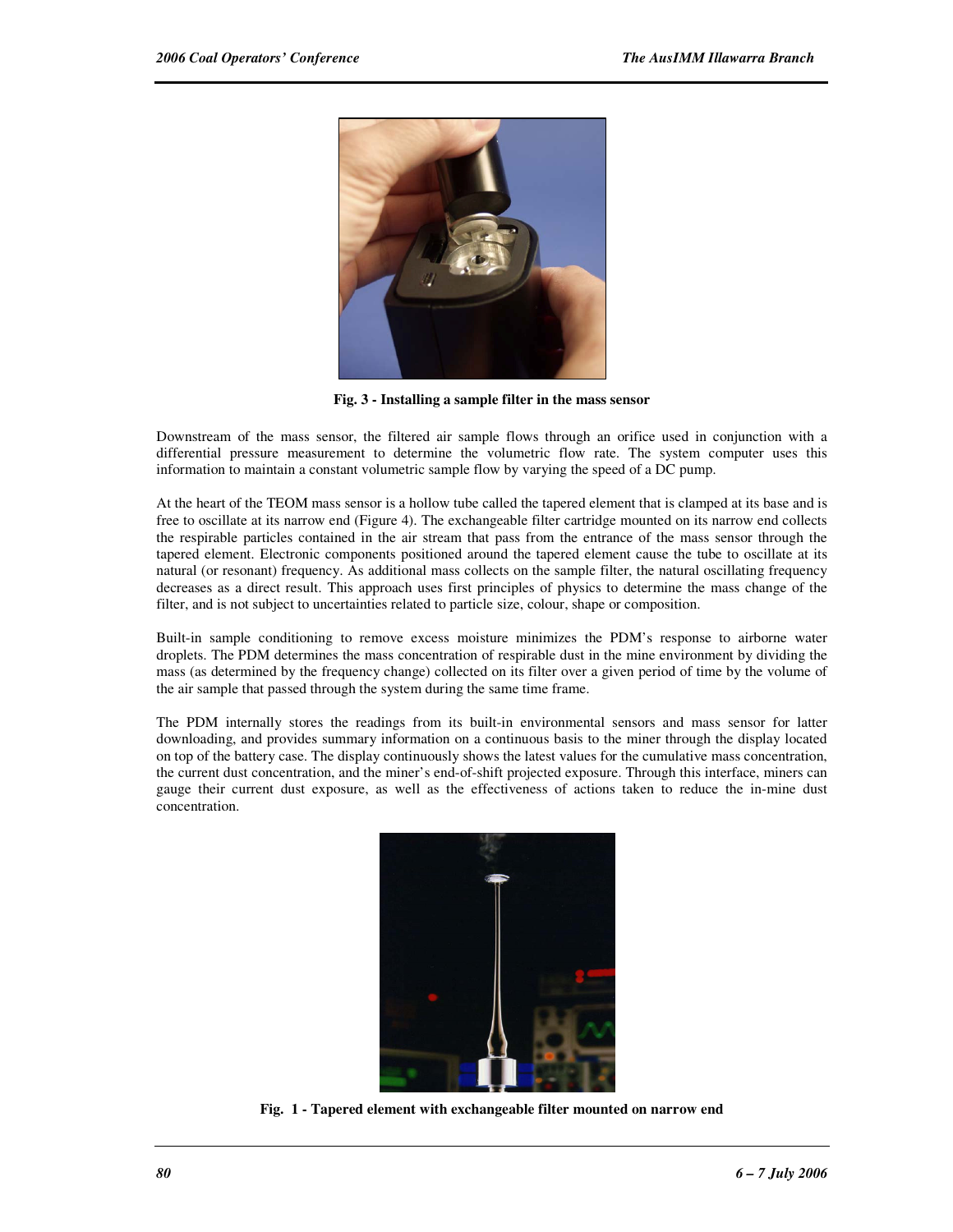#### **AUSTRALIAN RESPIRABLE DUST EVALUATIONS**

Two and at times three PDM units have been used simultaneously in a number of coal mines to measure conditions and to evaluate the effectiveness of dust control strategies. Since introduction to Australia in April 2005 PDMs have been used at a significant number of mines to evaluate respirable dust conditions in coal mine development sections, in longwall panels, in bord and pillar workings and outbye at points of dust interest. Data has been analysed to pin point high dust make points and allow better maintenance procedures and miner positioning to be achieved. Some examples illustrating these tests are given.

#### **Development headings**

Tests were undertaken at a development face to monitor the dust exposure levels of various equipment operators. The PDM units can give 5, 15 and 30 minute rolling averages of dust concentration. For engineering evaluation purposes it is better to use shorter time rolling average dust concentration as data the quicker response to monitored changes shows more significant dust concentration variations.

As shown in Figure 5 PDM units were put on continuous miner (CM), bolter and shuttle car (SC) operators in tests commencing at 8:15 pm. The face crew was replaced at 9:10 pm by the second crew as the first crews were released for crib break. The results of the PDM tests are shown in Figure 5 as 15 minute average dust levels.

During the tests an unplanned event took place. The end cap of ventilation ducting in an inactive adjacent face of the development section was sucked in and caused reduction in the ventilation air quantity available to the face being monitored from 7.5 m<sup>3</sup>/s to 4.3 m<sup>3</sup>/s. This caused a significant loss of suction head in the ventilation ducting at the face resulting in the dust-laden air at the face billowing back onto operators. All PDMs worn by the three operators have registered sharp rises in dust level. In fact this unplanned event was first noticed by one of the operators who had checked the real time display on the PDM he was wearing at the time. The failure of the end cap piece in the inactive face was soon rectified and the normal ventilation flow re-established. Readings from all PDMs show the immediate reduction in duct concentration upon rectification.



**Fig. 5 - Development face PDM results** 

In a second test as shown in Figure 6 a development face was monitored. Two PDMs were use with one worn by the CM operator and one by the bolter. The CM operator was using a remote control unit and stood on the right of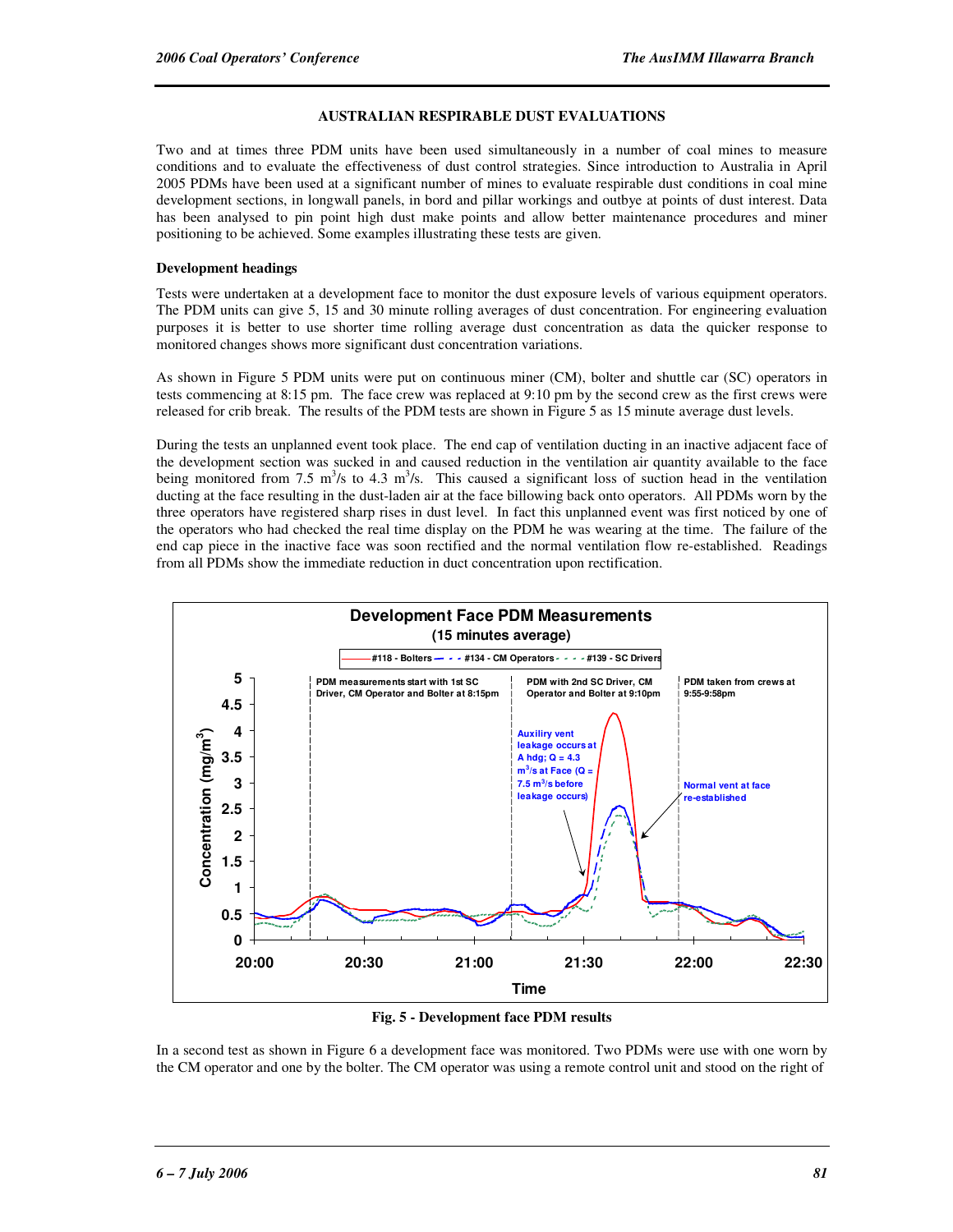the heading. The bolter was using the left hand machine mounted unit. Ventilation to the face area was good and ducting was extended approximately every 25 minutes.



**Fig. 6 - Development Face PDM results** 

The exposure levels experienced by the CM operator who was standing very close to the open end of the exhausting ducting and so was in the best face area ventilation stream were consistently lower that those recorded by the bolter. During the period from 17:20 the CM holed through to a previously mined cut through. It is clear that the detrimental change caused in face ventilation from the hole through overwhelmed any change in relative exposure recorded by the two face crews because of the geographic positioning.

In a third test were undertaken at a development face to monitor the dust exposure levels of CM, bolter and SC operators equipment operators as shown in Figure 7. Ventilation at the development face was generally well maintained and dust levels appeared consistent for all face operators. Towards the end of shift, a hole through in mining the cut through from Heading A to B occurred. Ventilation at the face was disturbed when the hole through occurred and dust concentration levels experienced by CM operator, bolter and SC driver were increased.

In Figure 7, it also can be seen that before hole through, face ventilation condition was deteriorating, as the ventilation ducting was not extended during the last few metres of mining. The dust levels experienced by both CM operator and bolter, as they were standing right behind or on the machine were gradually increasing. However, dust levels experienced by the SC driver remained fairly constant before the hole-through.

During the face cut the dust readings on all PDMs increased as the distance from the end of the ventilation ducting was greater. This increase occurred consistently and was from about 0.5 to 3.0 mg/m<sup>3</sup> before hole through. A curve has been fitted to the trace to indicate that dust levels increase following exponential relationships with equation y = 0.5666 $e^{0.0275x}$  and correlation coefficient of R<sup>2</sup> = 0.8729 for CM Operator and equation y =  $0.3138e^{0.0289x}$  and correlation coefficient of R<sup>2</sup> = 0.8355 for CM Operator. Fluid flow mixing relationships follow exponential relationships. Figure 8 examines in detail these extraction periods over 70 minutes with the "curve fit" relationships imposed.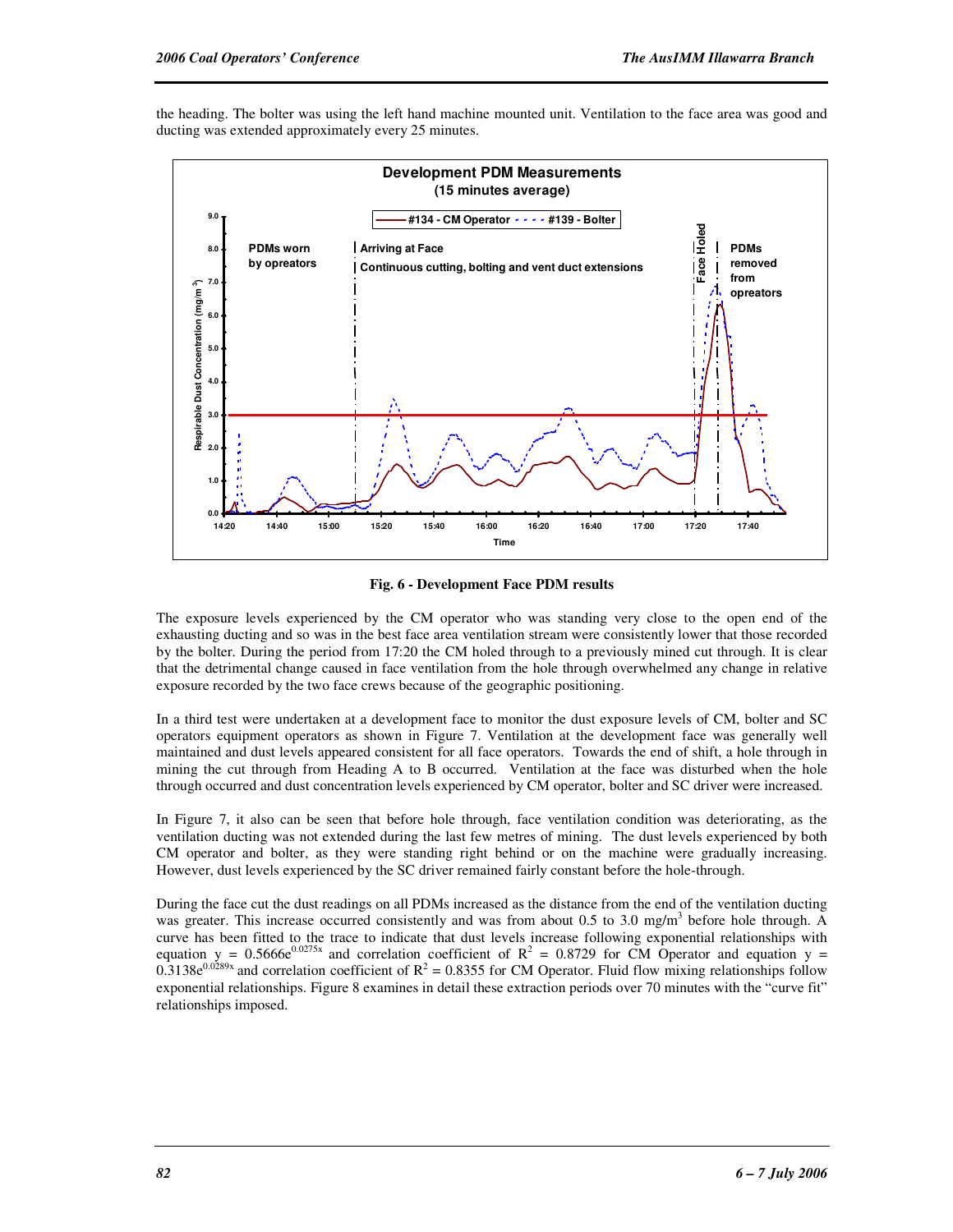

**Fig. 7 - PDM results at development face during cut through holed through** 



**Fig. 8 - Exponential relationships** 

#### **Longwalls**

The longwall panel has a number of potential dust sources. A detailed survey can assist in evaluating the contribution of each component source, show the contribution from a number of major sources and the cumulative dust level faced by a miner at different points throughout the panel. Figure 9 gives a breakdown of dust make across different sources within a longwall panel. The particular LW under study ran from Chock 1 at the Main Gate (MG) to Chock 114 at the Tail Gate (TG). A number of reading sequences were taken just inbye the MG at Chock 8 or just outbye the TG at Chock 110. Dust makes for a number of measurements sequences are set down and average values calculated.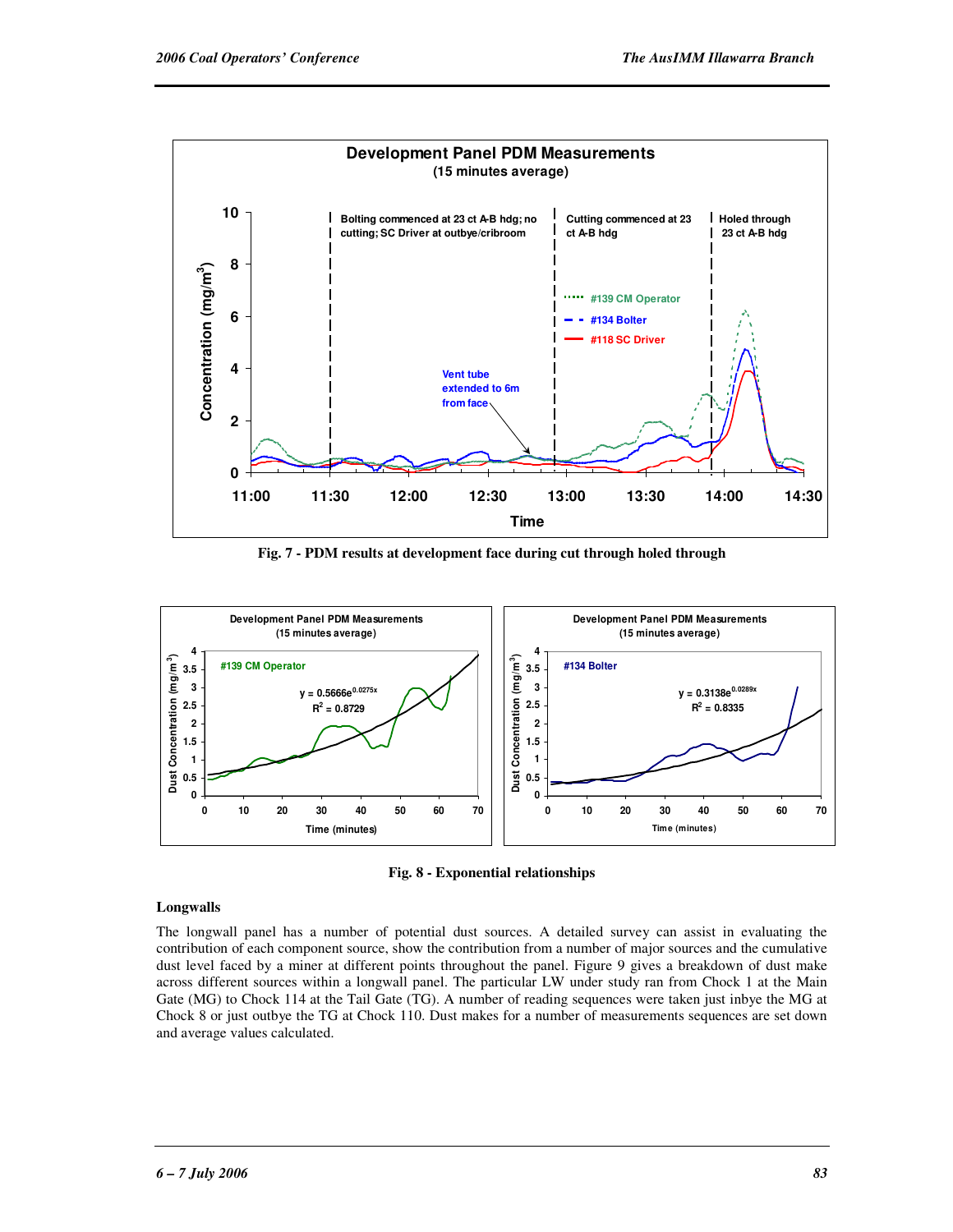|                    | Test           | Chock 8 | MG man | TG man | Chock man | <b>Inby Chock</b> | Chock 110 | <b>Comments</b>                |
|--------------------|----------------|---------|--------|--------|-----------|-------------------|-----------|--------------------------------|
|                    | No             | (Legs)  |        |        |           | man               | (Legs)    |                                |
|                    |                |         |        |        |           |                   |           |                                |
| <b>NS 17/10/05</b> | 1              |         | 1.00   | 1.12   |           |                   |           | Shadowing operators            |
| <b>NS 17/10/05</b> | $\overline{2}$ |         | 1.11   |        | 1.52      |                   |           | Shadowing operators            |
| <b>NS 17/10/05</b> | 3              |         |        |        |           |                   | 3.90      | Fixed position test            |
| AS 18/10/05        | 1              |         | 1.53   |        |           |                   | 4.57      | Shearer Clearer off            |
| AS 18/10/05        | $\overline{2}$ |         | 1.58   |        |           |                   | 4.65      | Shearer Clearer off            |
| AS 19/10/05        | 1              | 0.89    | 1.29   |        |           |                   |           | AFC dust only                  |
| AS 19/10/05        | $\overline{2}$ | 1.12    | 1.62   |        |           |                   |           | AFC and Bank Push dust         |
| AS 19/10/05        | $\overline{4}$ | 1.64    |        |        |           | 4.26              |           | AFC, Shearer & Chock dust      |
| AS 19/10/05        | 6              |         | 1.51   |        |           | 3.18              |           | Shearer & Chock dusts          |
| AS 20/10/05        | 1              |         |        | 1.53   |           |                   |           | Outside airstream (5 min ave)  |
| AS 20/10/05        | $\overline{2}$ |         |        | 1.47   |           |                   |           | Outside airstream (30 min ave) |
| Average            |                | 1.22    | 1.38   | 1.37   | 1.52      | 3.72              | 4.37      |                                |

**LW Face PDM Measurement Results Average Dust Reading over One Shearer Cycle, mg/m<sup>3</sup>**

**Fig. 9 - Dust make across different sources within a longwall panel** 

Tests were carried out as set down in Figure 10 to monitor the dust suppression efficiency of sprays in the BSL and at the belt transfer point where the longwall belt and the main trunk belt met. For the BSL test, one PDM was placed outbye of BSL, the second PDM was placed on top of the BSL inbye of the spray and the third PDM further inbye of the BSL at Chock 8. During the test, BSL sprays were on initially and then disconnected for about 30 minutes and then reconnected again. The results show that with the sprays off dust concentration levels downstream of the BSL were dramatically increased while the dust concentration level upstream of BSL remained constant with little variations.



**Fig. 10 - Dust make across a longwall BSL PDM results – 15 minute average**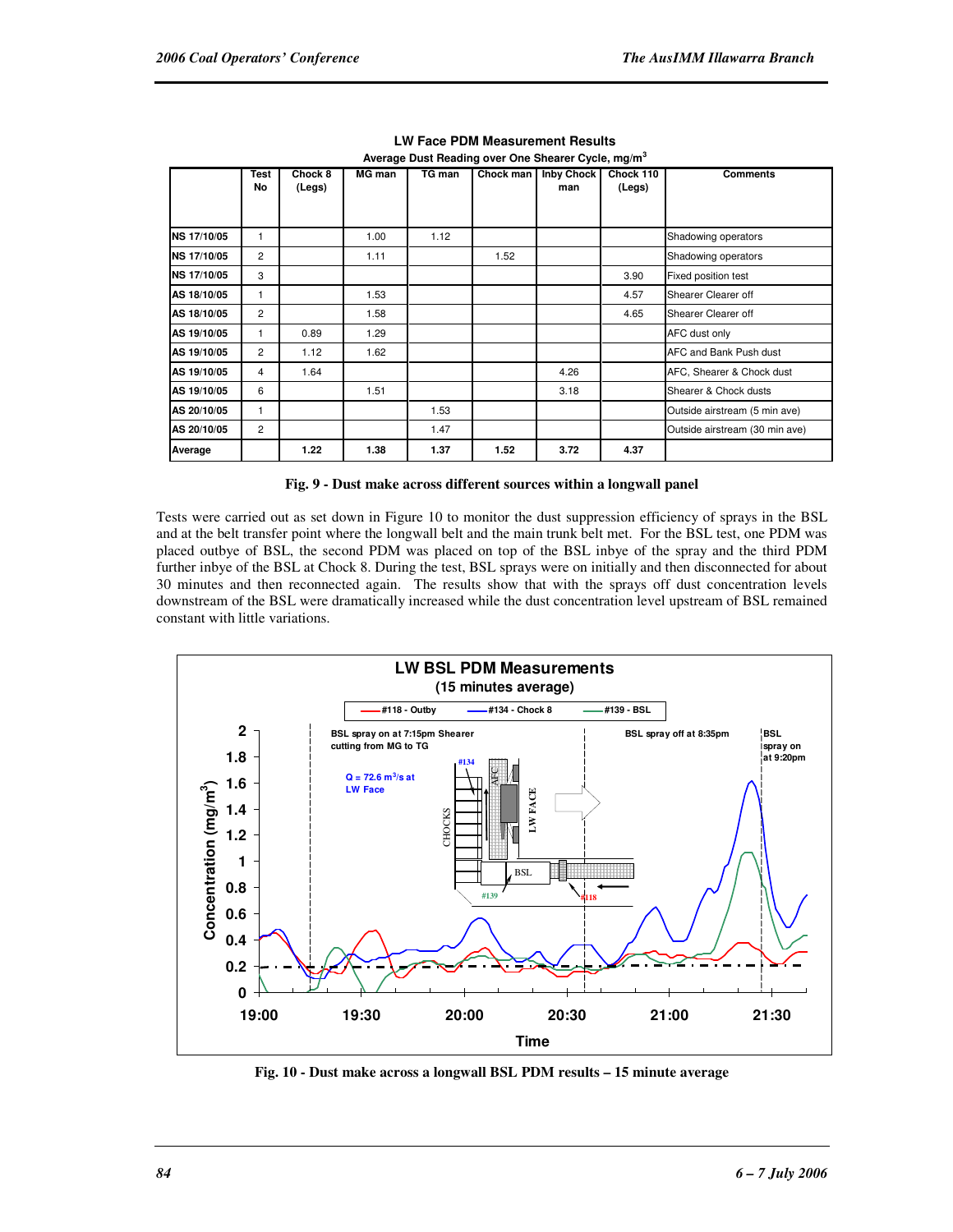It was found that the fluctuations in dust levels measured by the PDM upstream of the BSL correlated well with whether there is coal loaded on the conveyor belt or not. When there is no coal loaded on the belt the dust levels of intake air upstream of the BSL were measured at less than  $0.2 \text{ mg/m}^3$ . It is possible to draw a horizontal line as shown in Figure 10 to indicate whether there is coal on the belt or not.

In undertaking LW studies it is important to maintain consistency with measurement conditions along the face activities. Figure 11 indicates studies undertaken over the majority of a shift. The shearer position data was downloaded from the mine monitoring system. A cutting sequence took on average about slightly less than an hour. It can be seen in the figure that seven cutting cycles occurred across the seven hour study time period with good regularity. One early period of 45 minutes of cutting was lost to belt structure removal.

Measurements were carried out at LW face positions monitoring the dust levels experienced by shearer and chock operators in a unidirectional mining cutting sequence. Results of these tests are shown in Figure 12 to 16 for various operator position combinations.

Figure 12 illustrates monitoring dust make across the length of a shearer when cutting. One PDM 134 was worn by a person who shadowed the MG shearer operators for a cutting cycle during unidirectional cutting. The other PDM 139 was worn shadowing the TG operator. The shearer position data was downloaded from the mine monitoring system and indicated that the shearer was cutting from MG to TG first and then cutting from TG back to MG during the test. The results showed the increase in dust exposure faced by the TG operator over the MG operator. The unusual anomalous "bump" in the PDM 139 result trace at about 15:45 is put down to a significant face-slabbing fall the significance of which was very obvious to those nearby.



**Fig. 11 - LW face dust surveys shearer position and dust monitored points m Levels**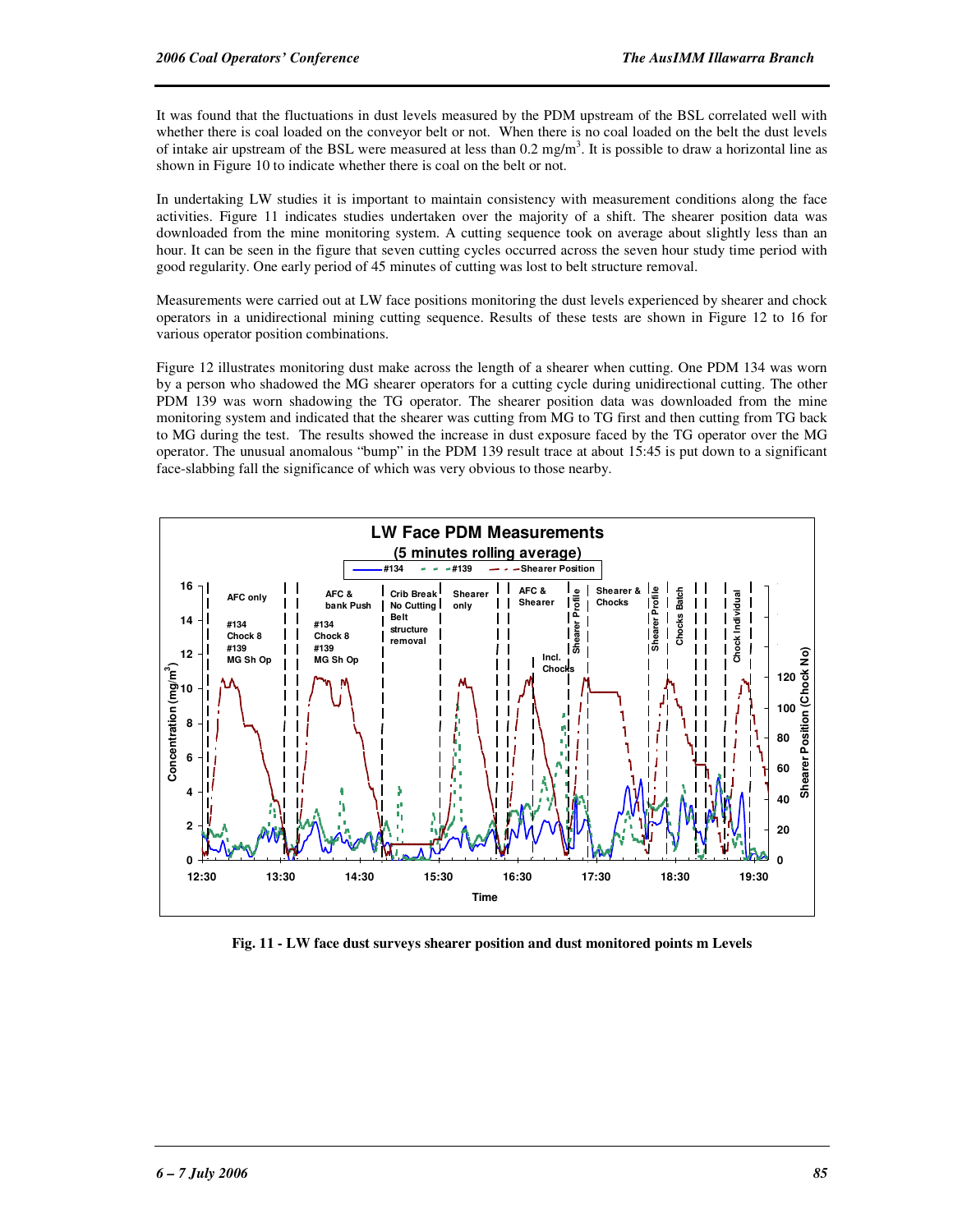

**Fig. 12 - Relative dust make experienced by MG and TG shearer operators** 

Figure 13 illustrates dust exposure at the MG Shearer operator and TG Chock operator positions as the cutting sequences moves along the LW face. This shows under Unidi cutting that during the TG to MG cutting sequence operators are advancing chocks downstream of the shearer and so experience relatively high dust exposures. After snaking at the MG end chock operators following the shear, are upstream of the shearer and so experience relatively lower dust exposures. The results indicate that the MG shearer operator was subjected to relatively high dust level exposure when cutting from MG to TG. When cutting from TG to MG the dust level experienced by the MG shearer operator was much lower.



**Fig. 13 - Relative dust make experienced by MG shearer and TG chock operators**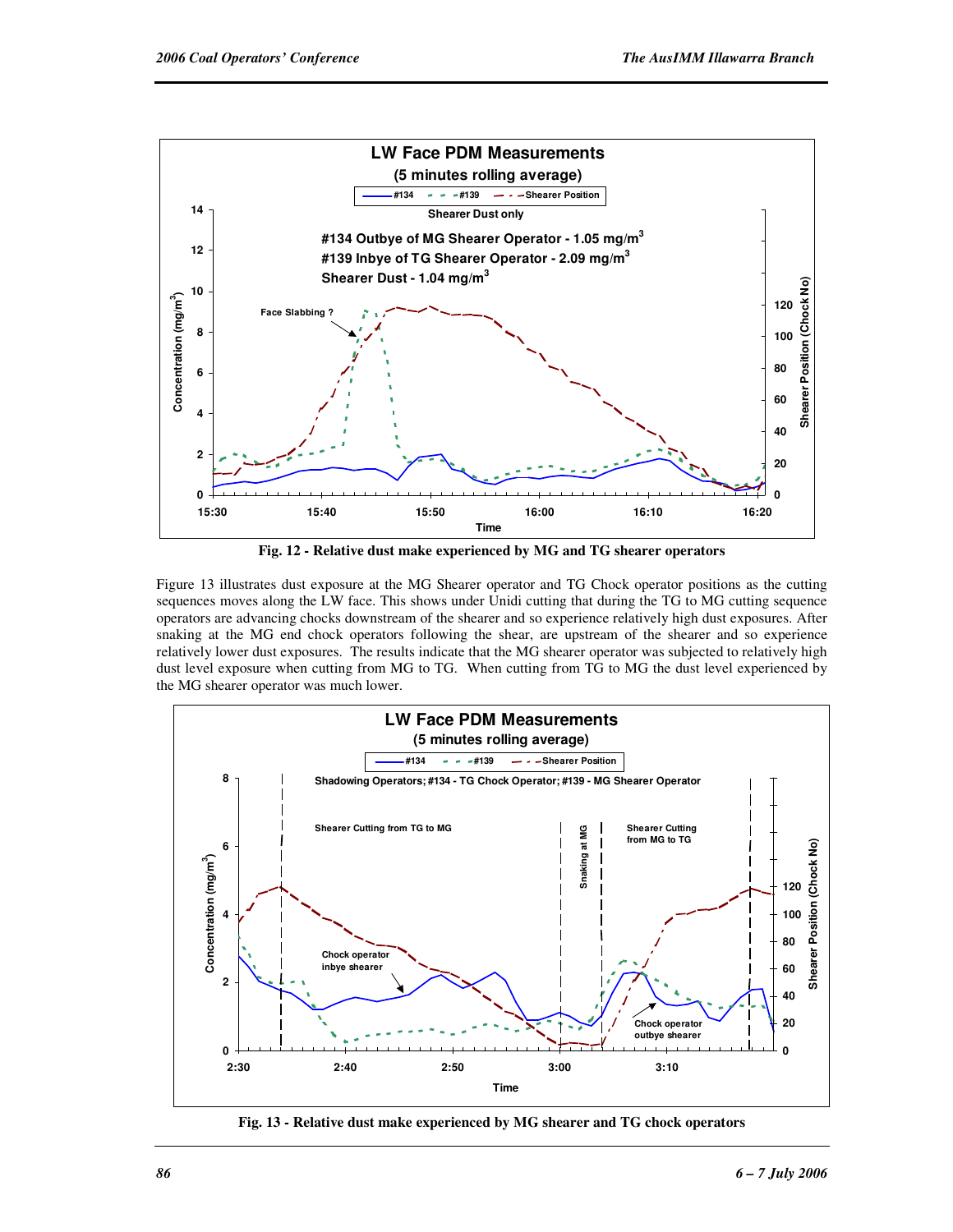

**Fig. 14 - Relative dust make experienced by MG shearer and TG chock operators** 

Figure 14 illustrates dust exposure variation in manned positions along the length of the face. PDM 134 monitored at chock 8 stationary position while PDM shadowed the TG Shearer operator during MG to TG cutting and the Chock operator position TG to MG as the cutting sequences moved along the LW face. This again shows under Unidi cutting that during the TG to MG cutting sequence operators are advancing chocks downstream of the shearer and so experience relatively high dust exposures The PDM 139 trace shows this increasing dust exposure level which can be seen to allow some interpretation as fitting an exponential relationship. The figure shows that integration under the two position curves gives the difference in dust make which equates to total from AFC, Shearer and Chock operation. This has been calculated as  $2.62$  mg/m<sup>3</sup> for this test. Figure 15 shows the relative dust make experienced at the MG end of the face and the operator position closest to the TG.



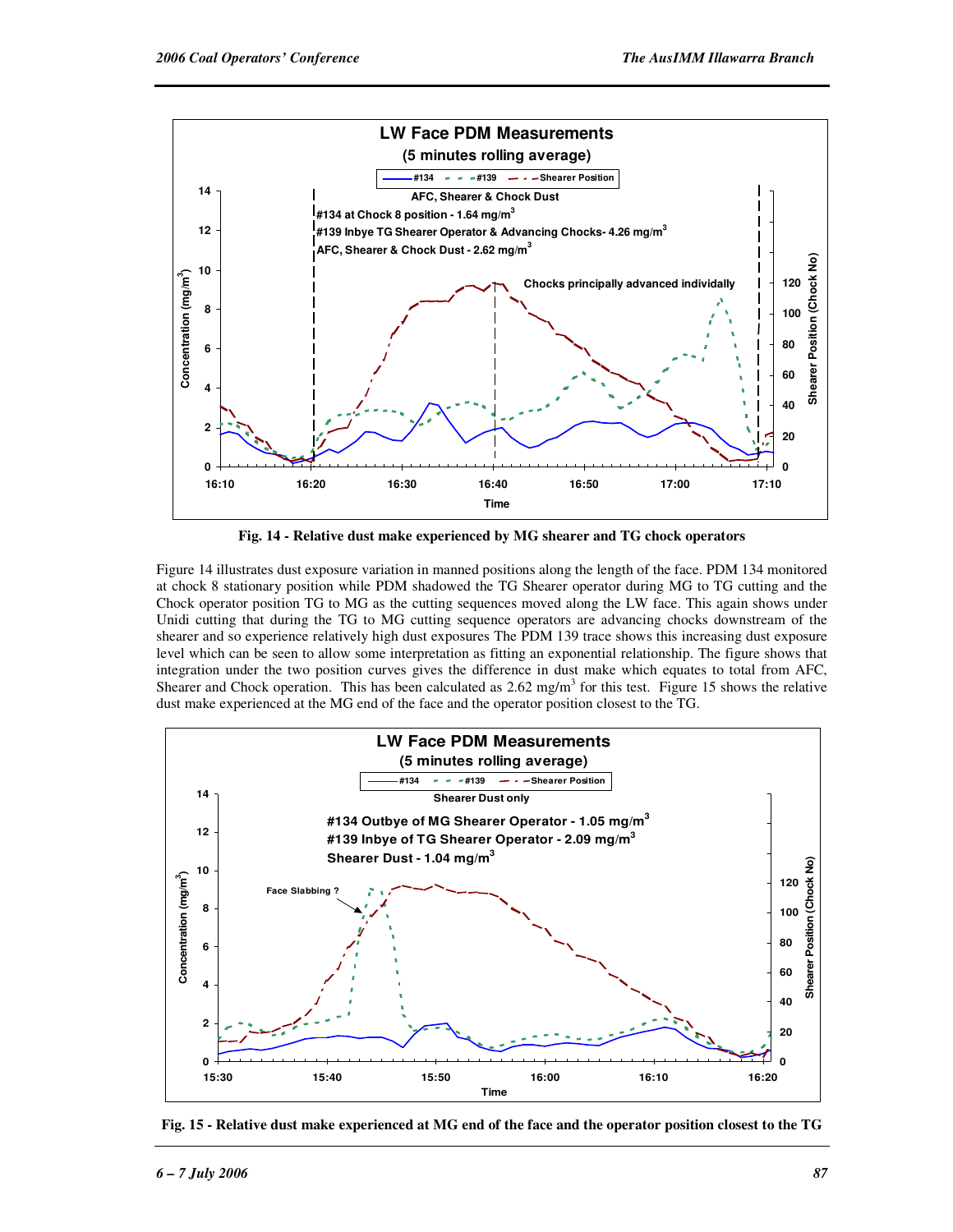Figure 16 examines whether dust make is greater during chock advance by batch (five chocks together) or individual advancement. The conclusion is that there is not significant difference.



**Fig. 16 - Average dust make from batch and individual chock advance operations** 

Figure 17 examines variation of dust make with shearer advance rates. Two TG to MG cuts were examined; one taking over about 43 minutes for the cut and one only taking 27 minutes. It is clear that the at the same shearer position the dust exposure of average 1.72 mg/m<sup>3</sup> for the faster cut is greater than for the slower at mg/m<sup>3</sup>.



**Fig. 17 - Variation of dust make with shearer advance rates**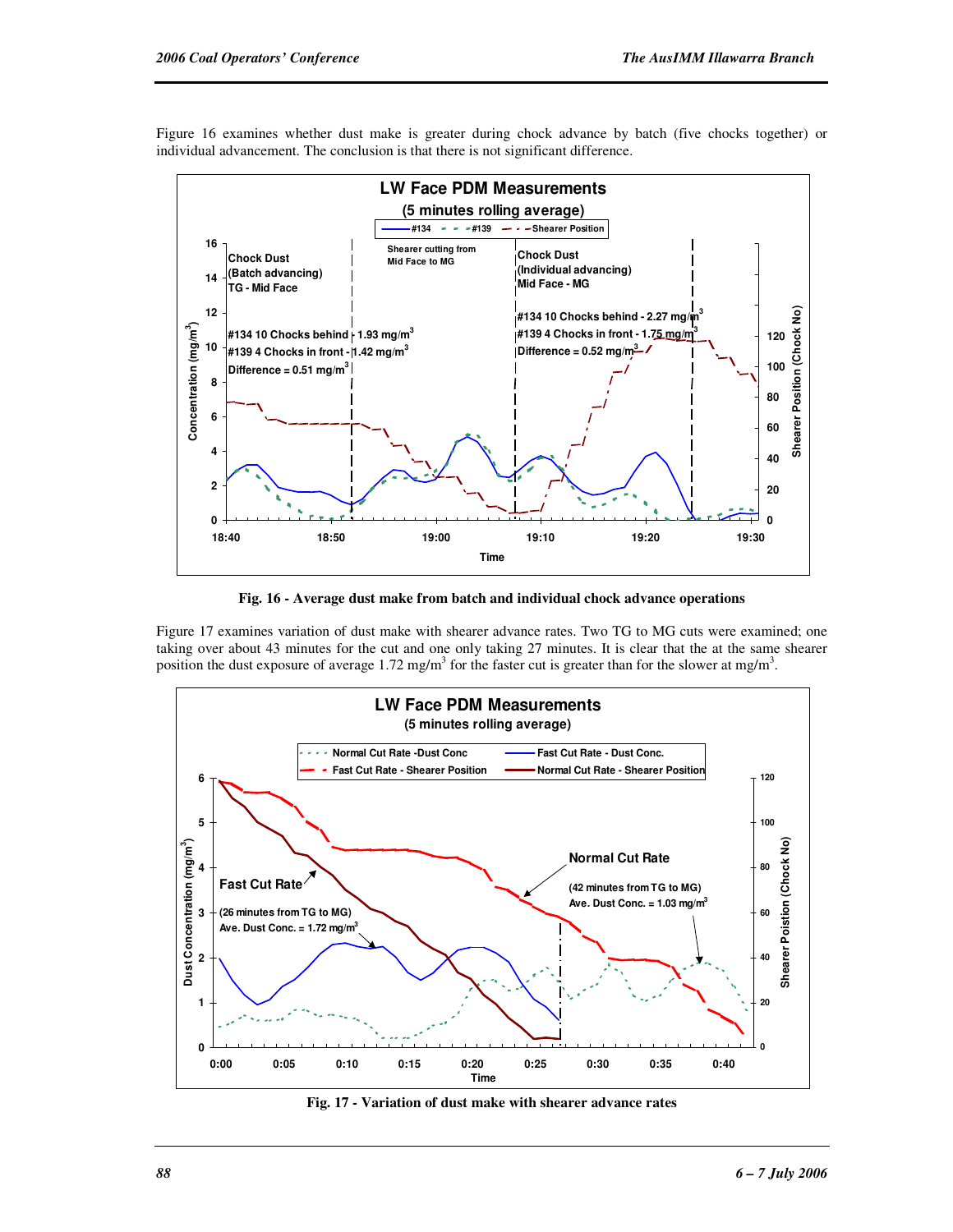As would be expected there is a clear relationship between these relationships and both produce a dust make of about 190 grams for each cut. This was calculated based on LW face ventilation quantity was maintained approximately at  $70 \text{ m}^3\text{/s.}$ 

- Fast Cut Rate: 27 minutes and average duct concentration =  $1.72 \text{ mg/m}^3$ Estimated Dust Make = 70 m<sup>3</sup>/s  $\times$ 27 mins $\times$ 60s $\times$ 1.72 mg/m<sup>3</sup> = 195.05 g
- Normal Cut Rate: 43 minutes and average duct concentration =  $1.03$  mg/m<sup>3</sup> Estimated Dust Make =  $70 \text{ m}^3/\text{s} \times 43 \text{ mins} \times 60 \text{s} \times 1.03 \text{ mg/m}^3 = 186.02 \text{ g}$

One comment is that dust make can be reduced by slowing of cut rate. Another observation is that dust concentration in the atmosphere at the face can be increased through increase in dilution with greater ventilation rate.

PDM tests were undertaken to examine the dust exposure levels of MG and TG shearer operators and the chockman along a longwall face during bidirectional cutting. As shown in Figure 17 it was found that when the shearer was cutting from MG to TG, both MG and TG shearer operators can experience higher dust concentration levels than when snaking at either end of the face or when cutting from TG to MG. In general the chockman experienced less dust than shearer operators during cutting as the chockman usually stands outbye of the shearer. However when snaking at the TG end the chockman may experience short periods of high exposure standing inbye of the shearer. Advances in automation of shearer cutting and chock advance and reliability of systems will influence miner positing and exposure levels.

Figure 18 shows a significant anomalous reading which is suspected to be tied to a major goaf fall that occurred during the test. This is similar to that referred to in discussing Figure 18 tests.



**Fig. 18 - Shearer operators and chockman PDM results under bidirectional cutting** 

#### **Belt Transfer Points**

Results of PDM tests on a belt transfer point are shown in Figure 19. Information about the tonnage on the belt during the tests was also obtained from the mine control and monitoring system. It should be noted that the tonnage was measured about 1 km away from the belt transfer point. Therefore, the tonnage on belt data was shifted horizontally along the timeline to take this into account.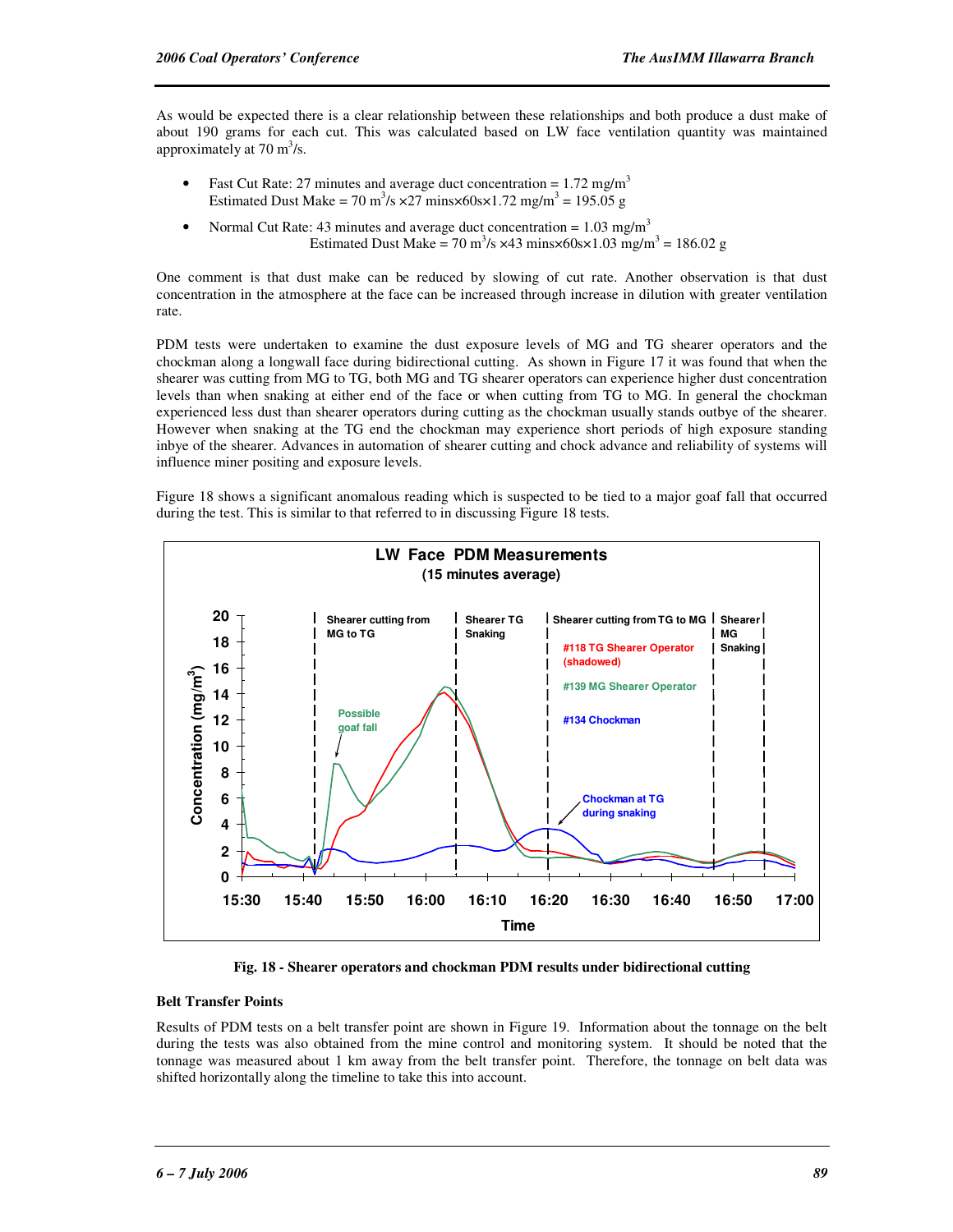

**Fig. 19 - Belt transfer point PDM results** 

It can be seen that the dust concentration measured correlates well with the amount of coal transported on the belt. The more coal transported on the belt, the higher dust concentration levels at belt transfer point.

#### **Air Stream Helmets**

Tests on air stream helmets were carried out at the same belt transfer point as discussed for Figure 19. Two air stream helmets were used with one worn under normal operating condition and the other worn with both the pre and main filters (as shown in Figure 20) removed. All three PDMs were used, one sampling the background atmospheric dust level and the other two sampling the air inside the two test air stream helmets. The results of the air stream helmet tests are shown in Figure 21.



.Main filter is fitted around motor housing

•Pre Filter fitted and grille closed



**Fig. 20 - Photographs of air stream helmet and the filters used**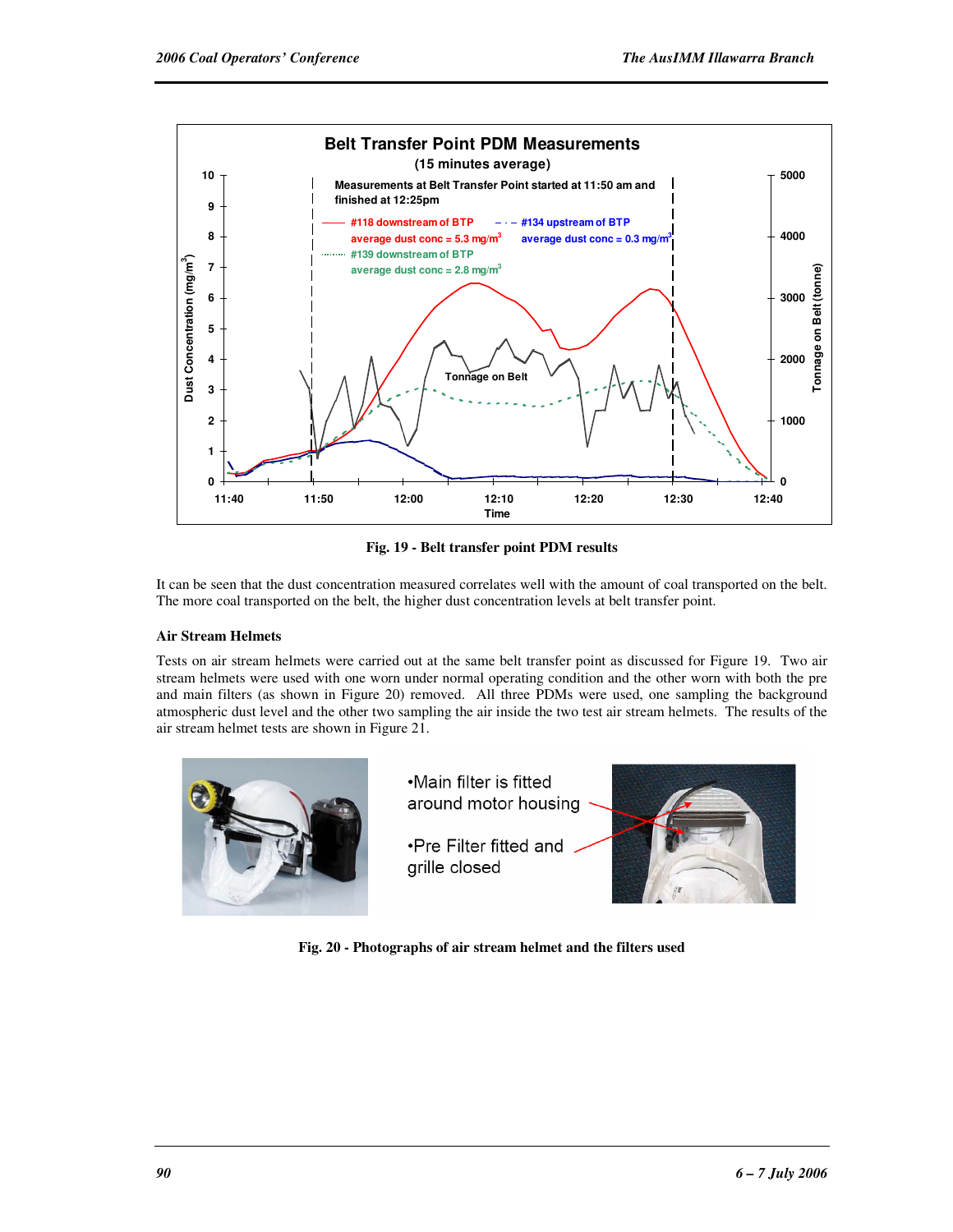

**Fig. 21 - Air steam helmet PDM results** 

An average dust concentration of 0.05 mg/m<sup>3</sup> was measured inside the normal operating air stream helmet during the 40 minutes test period. This demonstrates that the filters used by air stream helmet can filter out most of the respirable dust. Without the filters in place, average dust concentration inside the air stream helmet was similar to that of the outside atmospheric were consistently higher than the dust levels measured in background atmosphere. A similar phenomenon was reported by others when attempting to measure dust levels inside and outside air conditional cabs (Volkwein 2005). It was concluded that an enclosed space acts as a dust trap when a jet stream injects dust laden air into a constrained space leading to higher than background dust level. In addition the jet stream in the enclosed space would keep the dust suspending longer.

Caplan et al. (1973) maintain that in air streams with velocities up to 1.5 m/s neither the air velocity nor the cyclone inlet orientation has any impact on the dust concentration measured by a sampler. However, at air velocities over 1.5 m/s, both the air velocity and the cyclone inlet orientation have an impact. Cecala et al. (1983) found that when the Dorr-Oliver cyclone inlet is pointed directly into the wind, it over samples when the air velocity exceeds 4 m/s. At very high velocities of 10 m/s it over-samples by 35 precent. When the cyclone inlet is at a right angle to the wind or pointed downwind it under-samples when the air velocity exceeds 1.5 m/s.

Cecala et al. (1983) also tested a shielded cyclone to see if a shield would reduce the over- and under-sampling. The shield was a 25 mm wide strip of aluminium sheet bent into a cylinder. This cylinder was then wrapped around the top of the cyclone and bolted to the hole in the back of the vortex finder clamp. Testing showed that the shield successfully reduced both the over- and under-sampling to within 14 percent of the true value when tested to a velocity of 10 m/s.

These evaluations were done with the traditional lapel worn personal samplers with ordinary pumps operating across the normal range of flow rates. Flow rates from these pumps are affected by conditions such as the resistance of the filter as it is loaded during sampling and hose arrangement. The pump used by the PDM has a self regulating flow rate function to correct the response to external conditions and maintains a constant flow rate throughout the measurement period. Examination of flow rates recorded in PDM data files during the air stream helmet tests showed that through out the tests the flow rates of the three PDM units remained at a constant of 2.2 litres per minutes. Therefore it should not be either over or under sampling as suggested by Cecala et al.